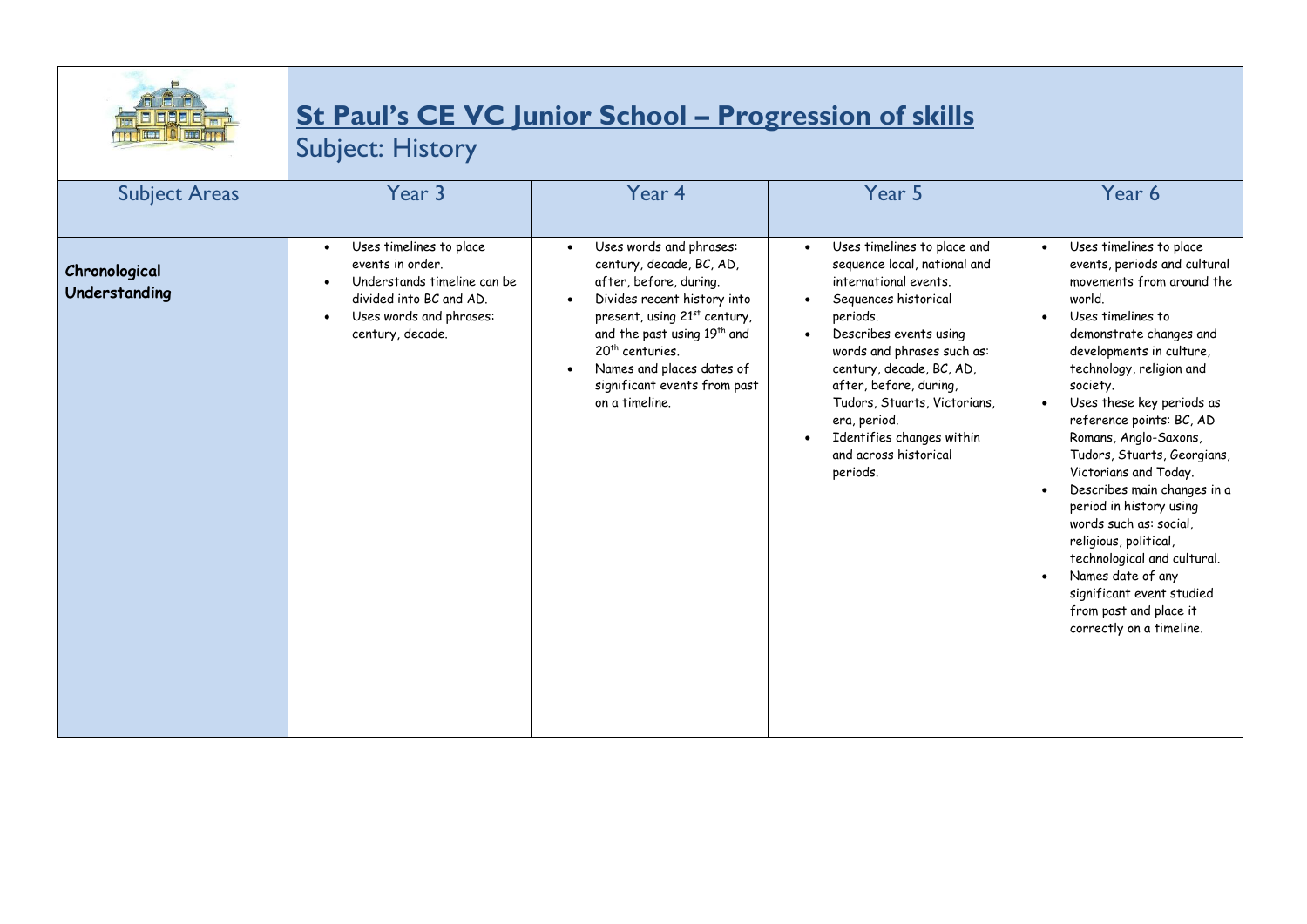| Historical interpretation                                                        | Looks at 2 versions of same<br>$\bullet$<br>event and identifies<br>differences in the accounts.                                                                                                                                                                                                                                                                                                                                                                                                                                                                     | Gives reasons why there<br>$\bullet$<br>may be different accounts<br>of history.                                                                                                                                                                                                                                                                                                                                                                                                                                                                              | Looks at different versions<br>of the same event and<br>identifies differences in<br>the accounts.<br>Gives clear reasons why<br>there may be different<br>accounts of history.<br>Knows that people (now and<br>in past) can represent<br>events or ideas in ways that<br>persuade others                                             | Understands that the past<br>has been represented in<br>different ways.<br>Suggests accurate and<br>plausible reasons for<br>how/why aspects of the<br>past have been represented<br>and interpreted in<br>different ways.<br>Knows and understands that<br>some evidence is<br>propaganda, opinion or<br>misinformation and that<br>this affects interpretations<br>of history.                                                                                                                                                                                                                                                                                                                                                                                                               |
|----------------------------------------------------------------------------------|----------------------------------------------------------------------------------------------------------------------------------------------------------------------------------------------------------------------------------------------------------------------------------------------------------------------------------------------------------------------------------------------------------------------------------------------------------------------------------------------------------------------------------------------------------------------|---------------------------------------------------------------------------------------------------------------------------------------------------------------------------------------------------------------------------------------------------------------------------------------------------------------------------------------------------------------------------------------------------------------------------------------------------------------------------------------------------------------------------------------------------------------|----------------------------------------------------------------------------------------------------------------------------------------------------------------------------------------------------------------------------------------------------------------------------------------------------------------------------------------|------------------------------------------------------------------------------------------------------------------------------------------------------------------------------------------------------------------------------------------------------------------------------------------------------------------------------------------------------------------------------------------------------------------------------------------------------------------------------------------------------------------------------------------------------------------------------------------------------------------------------------------------------------------------------------------------------------------------------------------------------------------------------------------------|
| Knowledge and understanding<br>of past events, people and<br>changes in the past | Uses evidence to describe<br>$\bullet$<br>past:<br>Houses and settlements<br>Culture and leisure activities<br>Clothes, way of life and<br>$\bullet$<br>actions of people<br>Buildings and their uses<br>$\bullet$<br>People's beliefs and attitudes<br>Things of importance to<br>people<br>Differences between lives of<br>rich and poor<br>Uses evidence to find out<br>$\bullet$<br>how any of these may have<br>changed during a time period.<br>Describes similarities and<br>differences between people,<br>events and objects<br>Shows changes on a timeline | Shows knowledge and<br>$\bullet$<br>understanding by describing<br>features of past societies<br>and periods.<br>Identifies some ideas<br>$\bullet$<br>beliefs, attitudes and<br>experiences of men, women<br>and children from the past.<br>Gives reasons why changes<br>$\bullet$<br>in houses, culture, leisure,<br>clothes, buildings and their<br>uses, things of importance<br>to people, ways of life,<br>beliefs and attitudes may<br>have occurred during a time<br>period.<br>Describes how some of the<br>past events/people affect<br>life today. | Identifies some social,<br>cultural, religious and ethnic<br>diversities of societies<br>studied in Britain and wider<br>world.<br>Gives some causes and<br>consequences of the main<br>events, situations and<br>changes in the periods<br>studied.<br>Identifies changes and links<br>within and across the time<br>periods studied. | Chooses reliable sources of<br>factual evidence to<br>describe: houses and<br>settlements: culture and<br>leisure activities; clothes,<br>way of life and actions of<br>people; buildings and their<br>uses; people's beliefs,<br>religion and attitudes;<br>things of importance to<br>people; differences<br>between lives of rich and<br>poor.<br>Identifies how any of above<br>$\bullet$<br>may have changed during a<br>time period.<br>Gives own reasons why<br>changes may have occurred,<br>backed up with evidence.<br>Shows identified changes on<br>a timeline.<br>Describes similarities and<br>differences between some<br>people, events and objects<br>studied.<br>Describes how some<br>changes affect life today.<br>Makes links between some<br>features of past societies. |